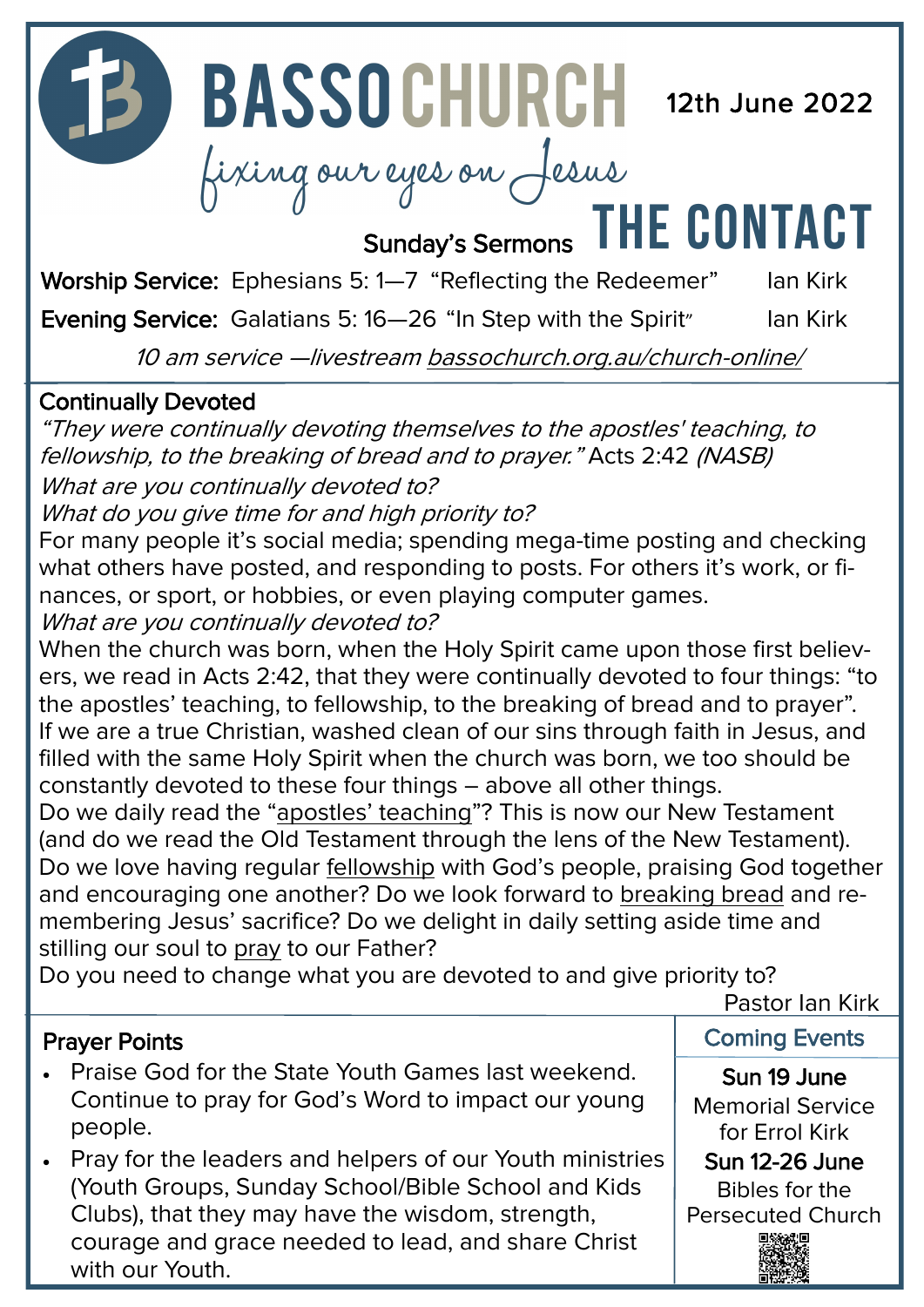#### Prayer Points Continued...

- For Sue Wh, after her mum passed away on Wednesday morning, following a bad fall last Sunday evening.
- For Stuart and Flora MacD, after Stuart's mum passed away recently.
- For Margaret V, who has a serious, ongoing infection in her leg that is not healing.
- For Graeme E who isn't well and is undergoing medical check-ups.
- For those unwell and who struggle with ongoing sicknesses: Stephen S, Dennis McK, Trevor M, Daryl Dw, David McK, Tony F and John H.
- For those in our fellowship who have contracted Covid, or been impacted by it. Pray for recovery, and protection from serious illness.
- For our home groups as we continue in our studies on Christ's glorious church—may we seek to be Christ's glorious church in Bassendean.

#### **Condolences**

Our sincere condolences to Sue Wh and her family, following the passing of Sue's mum during the week. Sue's mum was 93, and had been suffering with dementia for some time. Sue, we want to uphold you through your grief—may you feel God's comforting spirit through this time.

#### Bibles for the Persecuted Church

This annual program run by Bible League starts today at Basso. You will receive a prayer booklet, and a little money box. Over the next few weeks, you can use this prayer booklet daily, to read stories of Christians who are facing persecution around the world. Putting aside \$2 a day enables the ongoing work of getting bibles into the hands of those who are persecuted.

Donations can be returned at the end of this program (26th June), either in the provided money box, or in an envelope in the Sunday collection, clearly marked for Bible League "Persecuted Church".

#### Memorial Service for Errol Kirk

Sunday 19 June | 12 noon light luncheon, 12.30pm Service | Basso Church Next Sunday 19 June, we will be holding a special memorial service for our dear brother, Errol Kirk, who went home to Glory a year ago.

We were saddened when Perth went into lockdown during the time of Errol's funeral service last year, and only 10 people from Errol's family were able to attend. We had been hoping to hold a service for Errol when his family from over east were able to participate, but as that has not been possible, we would love to set aside some time to reflect on Errol's life, and give glory to our God, whom he faithfully served.

We hope you can join us next Sunday 19 June for this memorial service. Please bring a plate to share for a light luncheon after the morning service, followed by the memorial service starting at 12.30pm in the chapel (with an overflow area available in our lesser hall).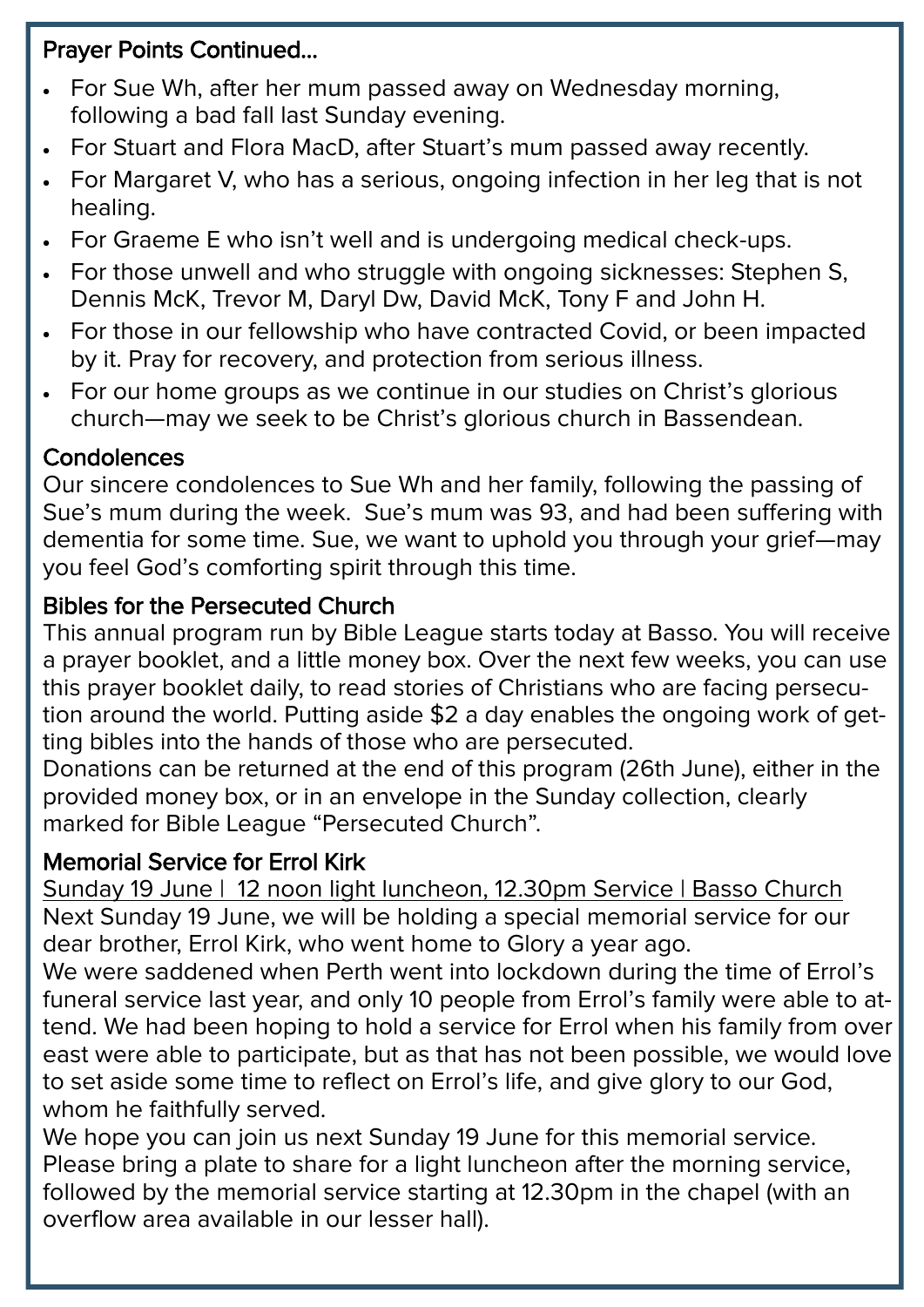Service and Music Rosters are out for collection in the breezeway. Thank you to everyone who serves the fellowship here at Basso!

#### State Youth Games (SYG)—Results

Congratulations to our Basso and Northam Youth—our team came runner up in the overall Sportsmanship Award at SYG—we're really proud of you!! They also came first in Female Badminton, Beach Volleyball and Volleyball, and second-place in Tennis, Smash Bros and Mixed Badminton. Well done team—and a big thank you to all the leaders, volunteers, and snackbakers who helped make the weekend a success for our Youth. And for our Youth—we'll keep praying for you, that the devotions and testimonies that you heard over the weekend, will continue to warm your hearts to Christ.

#### Support for our Country Churches

Basso is one of many city-based fellowships involved in supporting small country churches that don't have fulltime pastors. We aim to encourage these churches by visiting and preaching every few months at the Corrigin, Toodyay and Jurien churches. In a few weeks' time, Stanley A will be preaching at Jurien, and pastor Ian will be preaching at Corrigin church. We're thankful we are able to support our brothers and sisters in Christ, in this way.

#### Pregnancy Problem House (PPH) Dinner

PPH are holding their annual fundraising dinner on Saturday 25 June, at the Perth Convention & Exhibition Centre. To book a seat (or a table), contact PPH on admin@pregnancyproblemhouse.com or via [Trybooking \(online link here\)](https://www.trybooking.com/events/landing?eid=893876&).

#### Mission Murmurings

Michelle McL, Christian Union (CU), rejoices as new uni students are attending CU events, after signing up on Orientation Day. The first year small group attendance was filled to capacity, with keen young adults regularly studying the Bible. Michelle would value prayer as she prepares to present a lecture on the Trinity, at the Mid Year Conference for CU.

Outreach and Church Ministries (OAC Ministries) trace their roots back to 1892, when Mr Field began Open Air Outreach in Sydney. In 1922 they changed their name to Open Air Campaigners, which became OAC Ministries in 1983. "Good news in good ways" is their logo—more on OAC next week!

Happy Birthday to those who are celebrating birthdays this week, including Bunny O, Liina P and Izak B (all today!), Desmond H and Micah R (both 13th), Sandra B (14th), Reuben B (15th), Eileen E and Ivy M (both 16th) and Margaret B (17th). May God bless you all on your special day.

Lappy Birthday